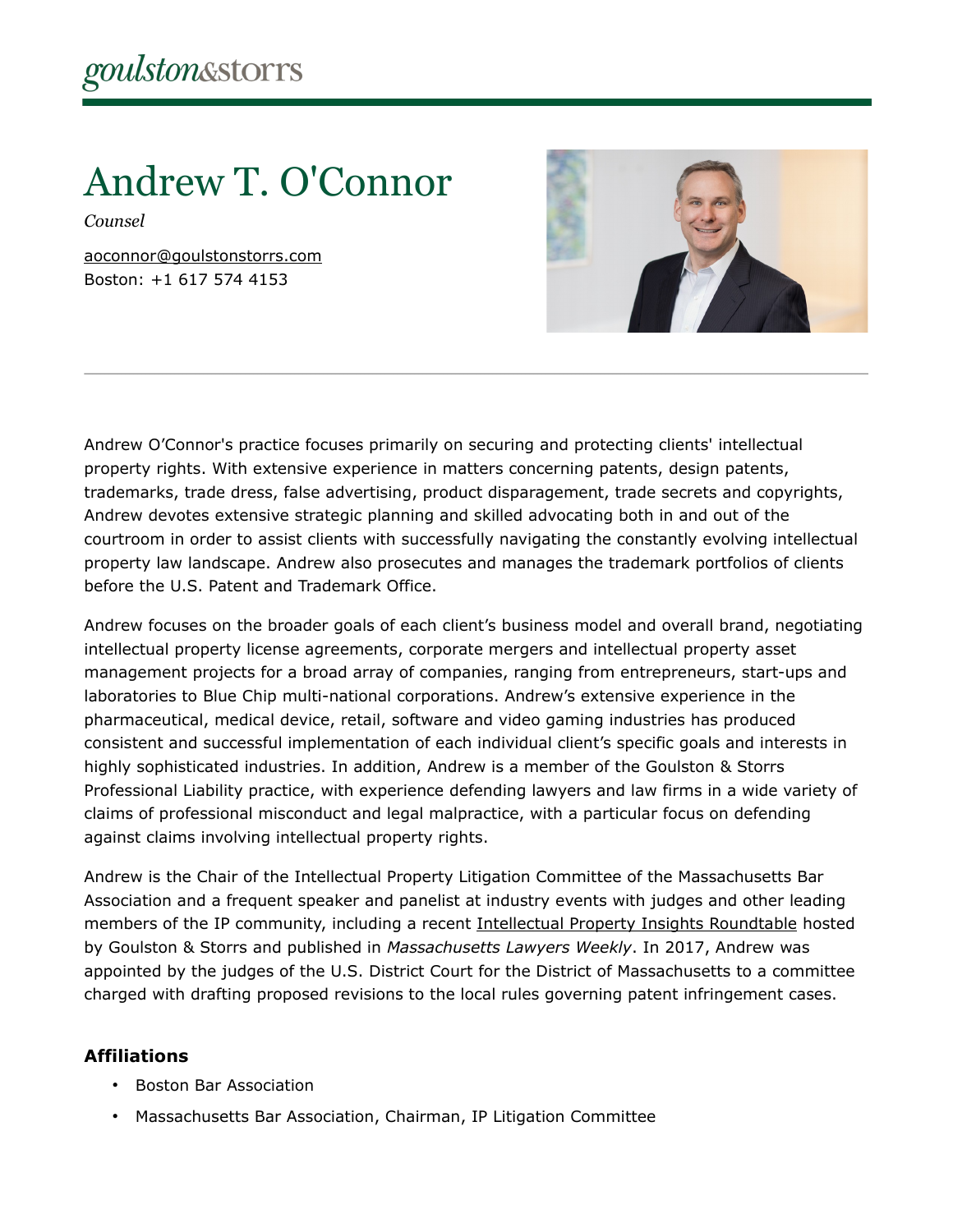- Boston Patent Law Association
- Boston IP American Inn of Court, Barrister

#### **Admissions**

- Massachusetts
- U.S. Court of Appeals, First Circuit
- U.S. Court of Appeals, Federal Circuit

#### **Education**

- Villanova University School of Law (J.D., 2005)
- Boston College (B.A., 1998)

### Representative Matters

#### **Claims of Design Patent and Trade Dress Infringement**

Representation of client against claims of design patent and trade dress infringement of office supply designs. Successfully dismissed all claims, which was affirmed by the U.S. Court of Appeals for the Federal Circuit.

#### **Claims of Misappropriation of Trade Secrets and Inequitable Conduct**

Representing patent attorneys against claims of misappropriation of trade secrets and inequitable conduct, was successful in having the federal court dismiss the plaintiff's claims with prejudice.

#### **Claims of Patent Infringement by a Non-Practicing Entity**

Representation of client against claims of patent infringement by a non-practicing entity brought against nearly fifty companies and successfully negotiated the dismissal of all claims without any payment or conditions

#### **Claims of Trademark Infringement and Unfair Competition**

Representing a multi-national retail chain, successfully defeated claims of trademark infringement and unfair competition brought by a competitor and obtained award of attorneys' fees, which was affirmed by the U.S. Court of Appeals for the Federal Circuit, and enabled client to continue marketing products under its valuable brand.

#### **Digital Millennium Copyright "Takedown" Enforcement**

Representation of an international video game developer in Digital Millennium Copyright "takedown" enforcement and litigation concerning the scope of copyright and trade dress protections for online video game software, server code and website display, and successfully obtaining permanent injunctions and awards of damages and attorneys' fees.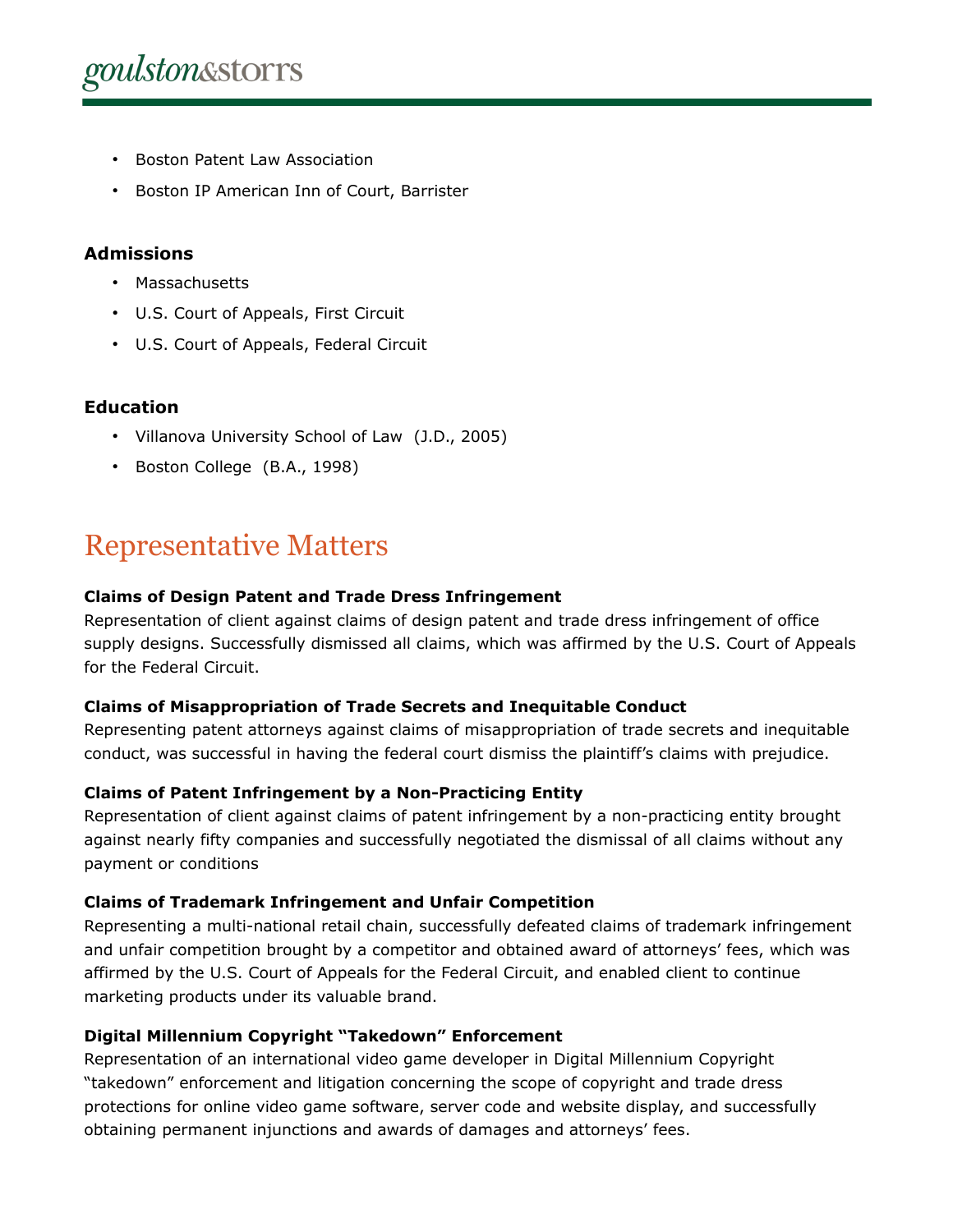#### **Hatch-Waxman/ANDA Litigation**

Representation of client in protecting its patent covering life-saving therapeutic drugs from claims of invalidity in Hatch-Waxman/ANDA litigation and secured an award of client's attorneys' fees, which was affirmed by the U.S. Court of Appeals for the Federal Circuit.

#### **Patent Covering a Popular Over-the-Counter Pharmaceutical**

Representing a world-renowned teaching hospital assert its patent covering a popular over-thecounter pharmaceutical against a generic pharmaceutical company, the jury found the patent was valid and willfully infringed, awarding client over \$10 million.

#### **Patent Infringement Litigation Involving 29 Patents and Over 200 Products in a "Rocket Docket" Jurisdiction**

Representation of a multi-national corporation in a patent infringement litigation involving 29 patents and over 200 products relating to photocopier technology in a "rocket docket" jurisdiction.

#### **Trademark and Trade Dress Rights Associated With Medical Devices**

Representation of client in successfully enforcing the valuable trademark and trade dress rights associated with its medical devices.

#### **Trademark Rights and Brand Recognition**

Representation of publishing company in enforcing its valuable trademark rights and brand recognition in litigation that resulted in successfully preventing the launch of a competing line of products from another publisher.

### Blog Posts: Retail Law Advisor

This blog keeps you connected to timely developments and emerging issues in retail law and covers a wide range of topics related to the retail, restaurant and consumer industry. We invite you to learn more about Goulston & Storrs and our Retail, Restaurant & Consumer Group.

#### July 22, 2020

#### **Supreme Court Affirms "Booking.com" Trademark**

On June 30, 2020, The Supreme Court of the United States issued its opinion in United States Patent and Trademark Office v. Booking.com B. V. , holding that a mark consisting of a generic term combined with ".com" is...

#### March 5, 2020

#### **An Unintended Interruption to the Global Supply Chain**

The current outbreak of COVID-19 (the coronavirus) will be a test of the global supply chain's strength in the face of unintended interruptions, and can be a lesson on building-in supply-chain contingency plans. As a result of COVID-19, many...

September 12, 2019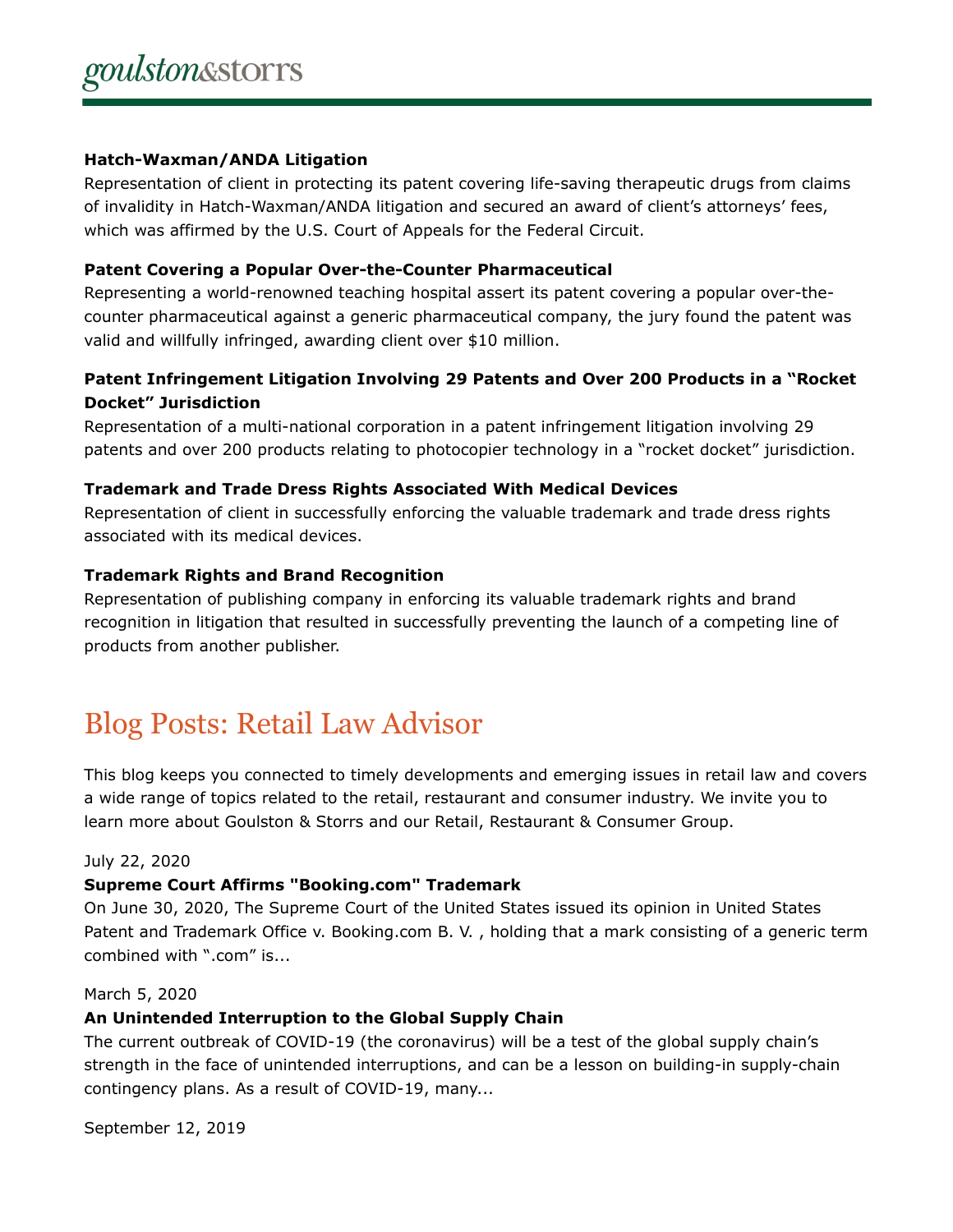#### **The Game of Malls. What Is Dead May Never Die.**

It's no secret that consumers have been shifting away from shopping at traditional brick-andmortar stores in favor of shopping online. Nor that the shift in consumers' shopping habits has resulted in a wave of store closures in malls throughout...

#### August 14, 2019

#### **Are U.S. retailers keeping your data safe?**

Sharing limited personal information with retailers has its benefits, including targeted ads, discounts, incentives, and coupons. But at what cost? Do the risks of disclosing your personal information to retailers outweigh the benefits to which time-sensitive consumers have grown...

#### May 29, 2019

#### **A Hometown Affair: Boston Hosts INTA 2019 Annual Meeting**

Last week, members of the Goulston & Storrs intellectual property practice group joined over 11,000 attendees from around the world for the 141 st Annual Meeting of the International Trademark Association (INTA). For us it was a hometown affair...

#### December 7, 2018

#### **Year-End Trademark Audits Ensure Complete Brand Protection**

With the end of the year approaching and the holiday shopping season in full swing, now is an ideal time for brand owners to audit their trademark portfolios. A trademark audit is an excellent tool for ensuring brands are...

#### October 23, 2018

#### **Protecting the Popular Brand: Considerations to Avoid Genericide**

When it comes to trademark registration, there is such a thing as being too popular. Marks such as Aspirin, Fiberglass, Zipper and Flip Phone became so ubiquitous that they were found to be generic —a commonly used name or description...

#### September 12, 2018

#### **New Massachusetts Trade Secret Laws Effective October 1, 2018**

The retail industry closely guards customer and distribution lists, the software and code for the operation of its websites and downloadable mobile apps, and, in many cases, algorithms used to evaluate and monitor sales trends. In many cases, these valuable...

#### July 18, 2018

#### **A Trademark Licensee's Rights after its Licensor's Bankruptcy May Vary Depending on the Venue of the Bankruptcy Case**

In this tumultuous retail climate , a string of recent conflicting court decisions remind retailers that the potential impact of a licensor bankruptcy on a trademark licensee's rights may vary dramatically depending on the location of the licensor's bankruptcy...

#### June 6, 2018

#### **A World of Trademarks at INTA 2018 Annual Meeting in Seattle**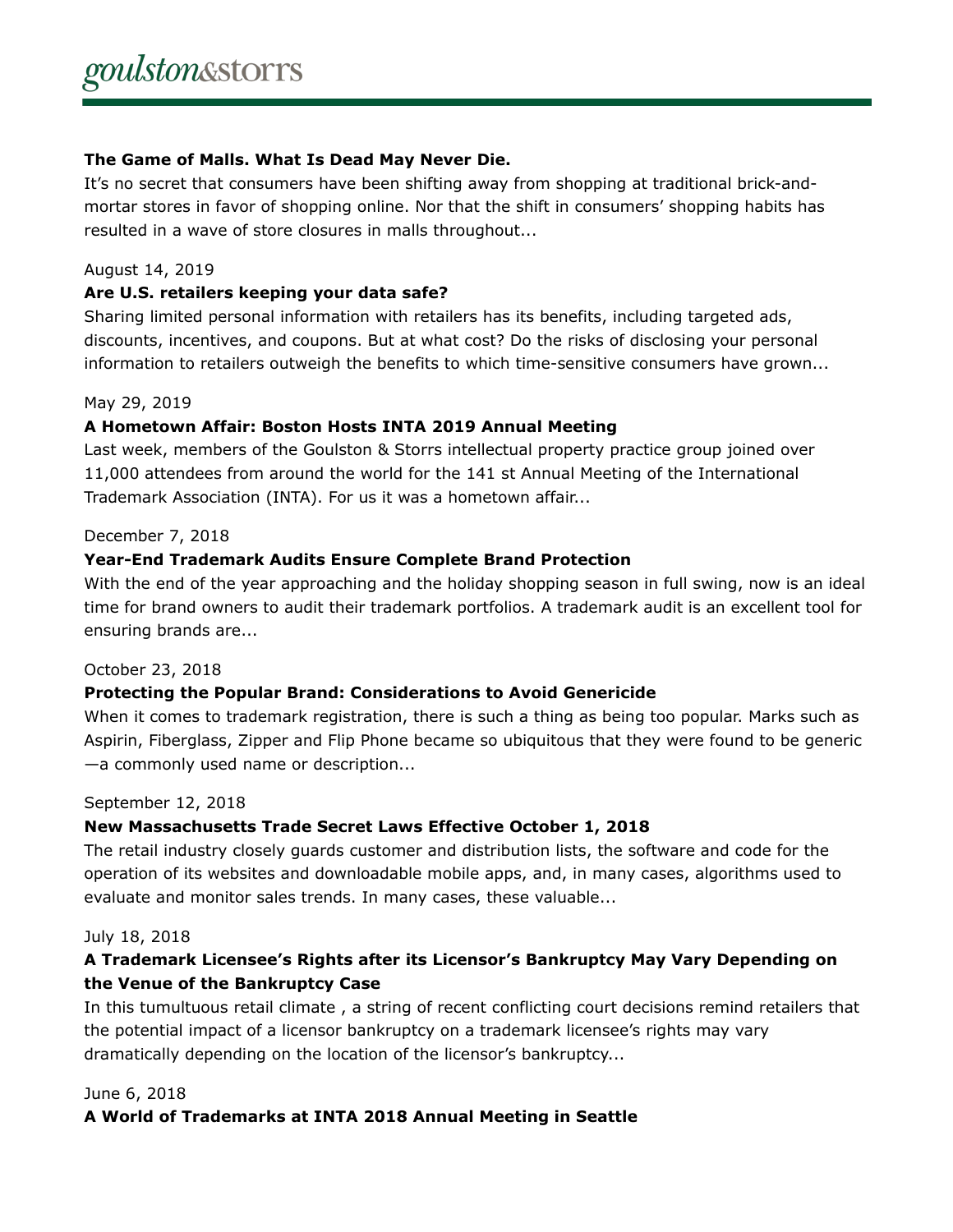During the week of May 20, 2018, members of the Goulston & Storrs Intellectual Property Group joined over 10,500 attendees from around the world for the 140th Annual Meeting of the International Trademark Association (INTA). Held in Seattle, Washington, the...

#### November 29, 2017

#### **Supreme Court Removes Patent Litigation from the Heartland of Texas**

For years, patent assertion entities have filed patent lawsuits against retailers in federal court in Texas. The Supreme Court's recent decision in TC Heartland LLC v. Kraft Foods Group Brands LLC may give retailers the ability to insist they defend...

#### April 19, 2017

#### **Supreme Court Says 'Give Me a ©' to the Fashion Industry**

A recent U.S. Supreme Court copyright decision analyzing cheerleader uniforms may have a profound impact on retailers, and on the fashion industry in particular. On March 22, 2017, the Supreme Court held in Star Athletica, L.L.C. v. Varsity Brands...

#### June 1, 2016

#### **The Newly Enacted Defend Trade Secrets Act: What Retailers Should Know**

On May 11, 2016, President Obama signed into law the Defend Trade Secrets Act of 2016 (the DTSA), creating the first Federal civil cause of action for misappropriation of trade secrets. The DTSA overlaps substantially with, and does not...

#### May 13, 2015

#### **INTA 2015 Annual Meeting Recap**

Last week, members of Goulston & Storrs joined over 9,900 attendees from around the world who converged on San Diego for the 2015 Annual Meeting of the International Trademark Association (INTA). This 137th meeting of INTA was its largest...

#### February 25, 2015

#### **Recent Guidance on Geographically Descriptive Trademarks May Help Brand Owners**

Brand owners frequently adopt geographic terms to describe the origin or a characteristic of goods, such as NANTUCKET NECTARS for beverages from Nantucket and HYDE PARK for high end apparel. They may also adopt such terms to describe the...

### Publications

February 22, 2022 **The Inevitable Disclosure Doctrine In Employment Litigation: Two Perspectives** Boston Bar Journal

September 9, 2021 **Traps for the Unwary**